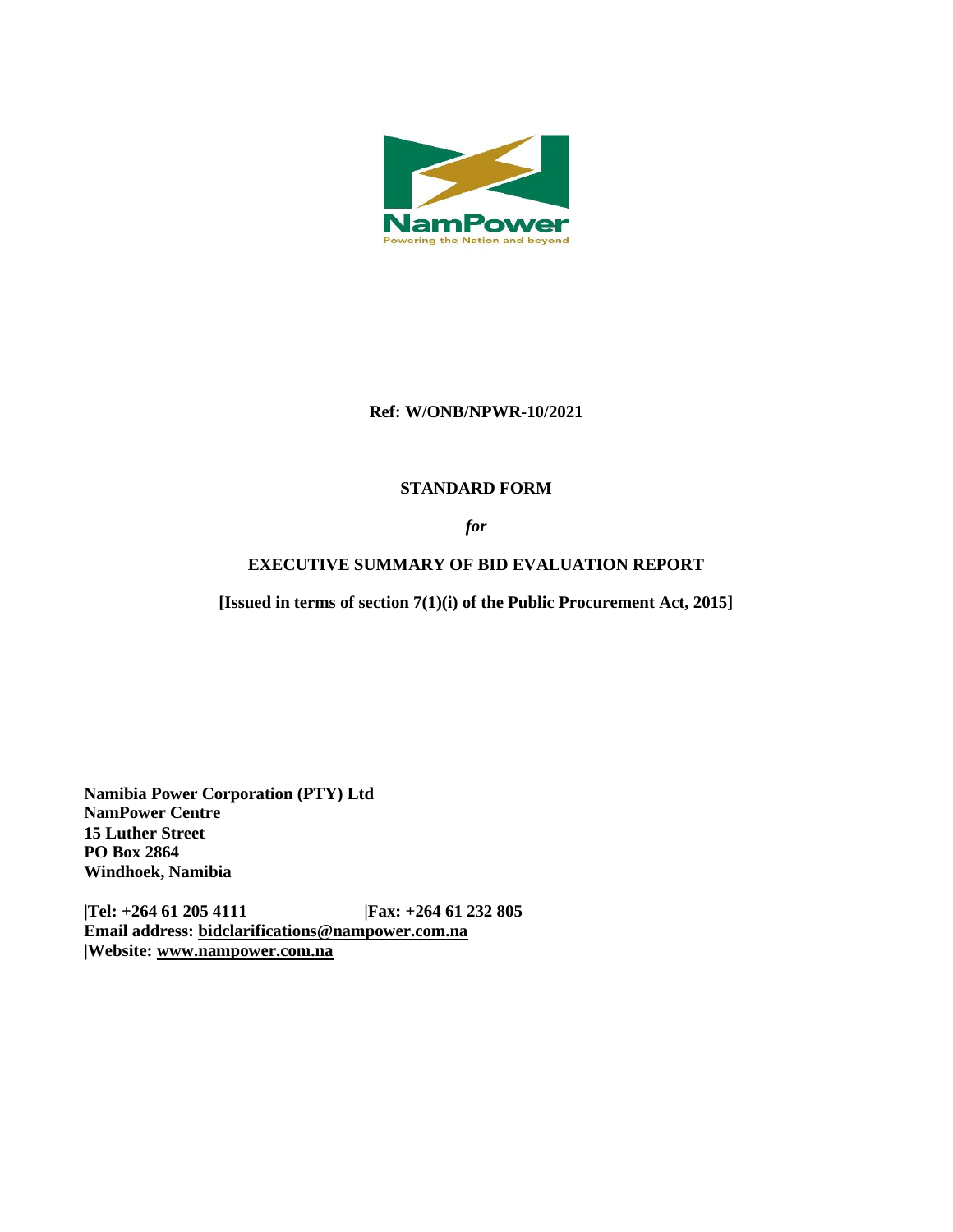### **Executive Summary of Bid Evaluation Report**

### **Project Title**

#### **Reference number of procurement: W/ONB/NPWR-10/2021**

- 1. **Scope of Contract:** Construction of the Medium Voltage (MV) and Low Voltage (LV) Networks De Riet Locality in Kunene Region
- 2. **Procurement method used:** Open National Bidding
- 3. **Date of Invitation of Bids**: 14 October 2020
- 4. **Closing date for submission of bids:** 20 November 2020
- 5. **Date and place of opening of bids:** 20 November 2020, Convention Centre
- 6. **Number of bids received by closing date:** 17
- **7. Responsiveness of bids:**

| <b>Bidder's Name</b>                                                   | Pricing at<br><b>Bid</b><br><b>Opening N\$</b> | <b>Responsive or</b><br>not responsive<br>(Yes/No) | Reasons why bid is not responsive                                                                                                             |  |
|------------------------------------------------------------------------|------------------------------------------------|----------------------------------------------------|-----------------------------------------------------------------------------------------------------------------------------------------------|--|
| <b>NBT Quality Services</b>                                            | 2 5 8 4 5 5 1 .4 1                             | Yes                                                |                                                                                                                                               |  |
| Johvic Trading Enterprises JV J&A<br>Electric and Construction CC      | 2 024 260.00                                   | Yes                                                |                                                                                                                                               |  |
| <b>S&amp;T</b> Engineering and Construction                            | 2 429 864.23                                   | N <sub>o</sub>                                     | BoQ not fully completed<br>ID of the Electrician not attached                                                                                 |  |
| Elektro Hinsch Contracting (Pty) Ltd                                   | 2464281.50                                     | N <sub>o</sub>                                     | Social Security Good Standing<br>Certificate expired 16 November<br>2020                                                                      |  |
| <b>Multi Solutions CC</b>                                              | 2 555 555.25                                   | Yes                                                |                                                                                                                                               |  |
| <b>Power Electrical &amp; Construction</b>                             | 1 896 621.67                                   | N <sub>0</sub>                                     | <b>NORED</b> Wireman licence not<br>attached                                                                                                  |  |
| Hue-Waldt Electrical & Construction<br>CC                              | 3 556 758.33                                   | N <sub>o</sub>                                     | - Wireman Licence Expired on 02<br>November 2020<br>SHEW Plan not attached                                                                    |  |
| Faradays Investments CC JV Electro<br>Wave Investment CC               | 3 030 179.30                                   | N <sub>o</sub>                                     | <b>Incomplete Founding Statement</b><br>$\blacksquare$<br>for Electrowave – page 3 missing<br>NORED Wireman licence not<br>$\sim$<br>attached |  |
| Karoo Construction CC JV<br>S&T<br><b>Engineering and Construction</b> | 2 603 018.67                                   | N <sub>o</sub>                                     | ID of the Electrician not attached                                                                                                            |  |
| Property Investment no 5                                               | 1 566 429.00                                   | N <sub>o</sub>                                     | <b>NORED</b> Wireman licence not<br>attached                                                                                                  |  |
| <b>BDI</b> Electrical and Construction                                 | 2 864 050.00                                   | Yes                                                |                                                                                                                                               |  |
| <b>Tadeus Investment CC</b>                                            | 1 995 602.67                                   | N <sub>o</sub>                                     | NORED Wireman licence not<br>attached<br>Bank rating not attached                                                                             |  |